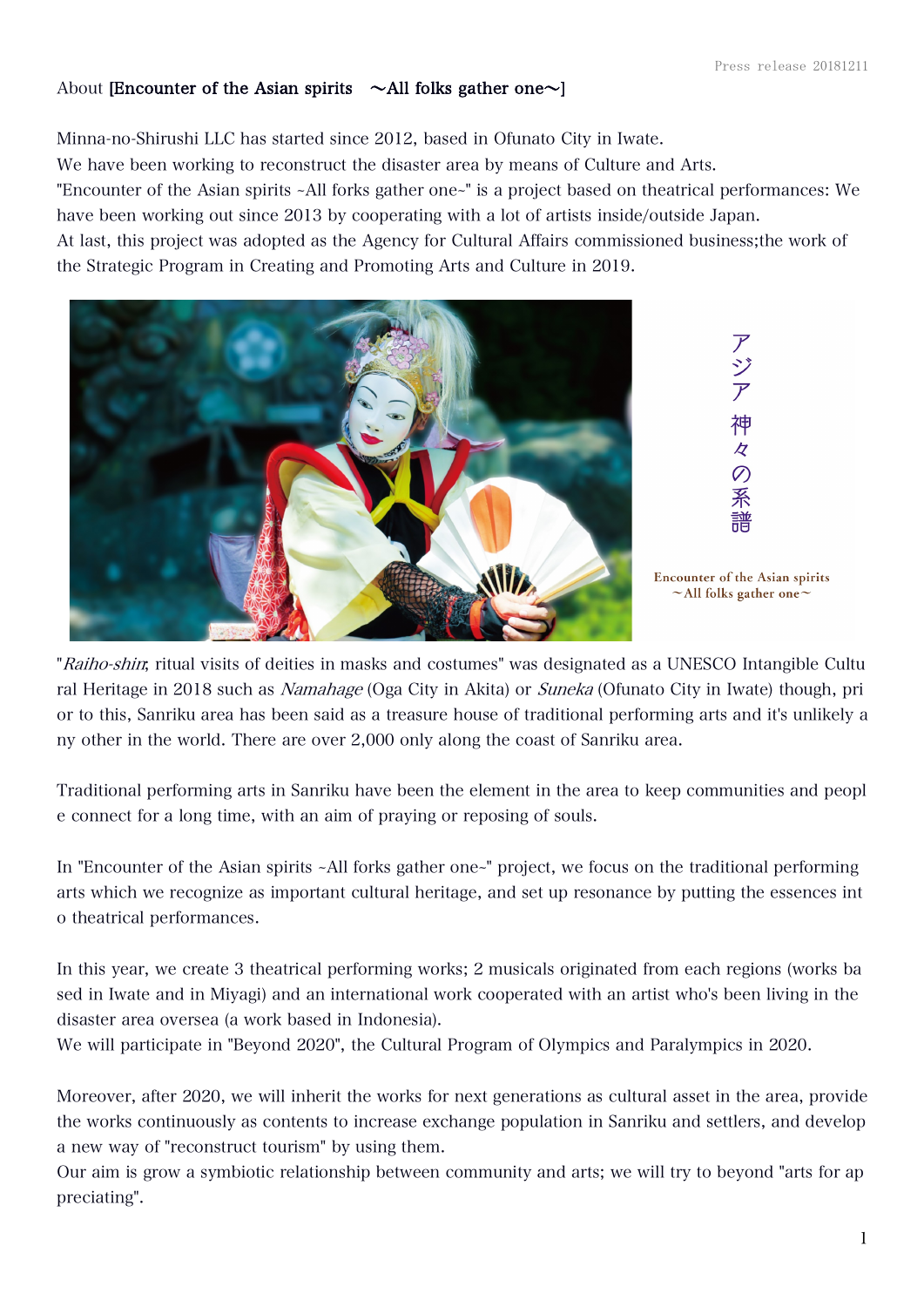## Work overviews

Program A : a work based in Iwate A musical 【Inochi-tendenko】ca. 60 minutes

This is a musical about people in Kesen region who's got to escape from the Great East Japan Earthquak e. The premiere showing was in 2013, after that, it has told "messages about LIFE" to many children; a c umulative total of 20,000 junior high/high school students, mostly in Kanto area, has seen the musical in the school program of communing with Arts until now.

In this project, people in Sanriku are appointed as the cast, in order to make the story more realistic. With beautiful music, dancing and pictures, it will lead you to remember the disaster and to deeply think about the significant to hold traditional performing arts festivals in the community.

Program B : a work based in Miyagi

【Shishiodori Umi wo Wataru ~Kokoro shizuka-ni asobe tomodachi~】ca. 60 minutes

With laughter and tears! This is a success comedy based on a Local Lore in Minami-Sanriku, a place whe re Shishi-Odori : a Lion Dance, had first started.

Although there are so many traditional performing arts in Sanriku, Shishi-Odori has particularly unique f eatures. Every dancer plays multiple roles; everyone puts on an animal-imitated mask called Kashira, da nces and play drums. We approaches the origin of it in the story.

This is an extremely thrilling and delightful musical by describing people who survived in their own stre ngth without being discouraged by adversity in Sanriku, where singing and dancing are still alive.

Program C : a work based in Indonesia 【 Asian Tiger 】ca. 40 minutes

This year marks the 60th anniversary of the establishment of diplomatic relations between Indonesia an d Japan. We create a mask-dancing work cooperating with Indonesian National University of Fine Arts i n Yogyakarta.

Working with Miroto Martinus, a professor of the University and also known as a choreographer and a d irector worldwide, we provide vivid spectacles in the work.

Event information

"Encounter of the Asian spirits ~All folks gather one~" 3 works all at once!

-March 10 (Sun.) Public performance/open12:30 start13:00/Fee ¥2,000

-March 9 (Sat.) Dress rehearsal/open17:45 start18:00/Fee ¥500

Place/Lias Hall:Citizens Cultural Center of Ofunato City

Address/ 18-1,Aza-shimotateshita, Sakari-Town, Ofunato-City, Iwate

Tel/0192-26-4478